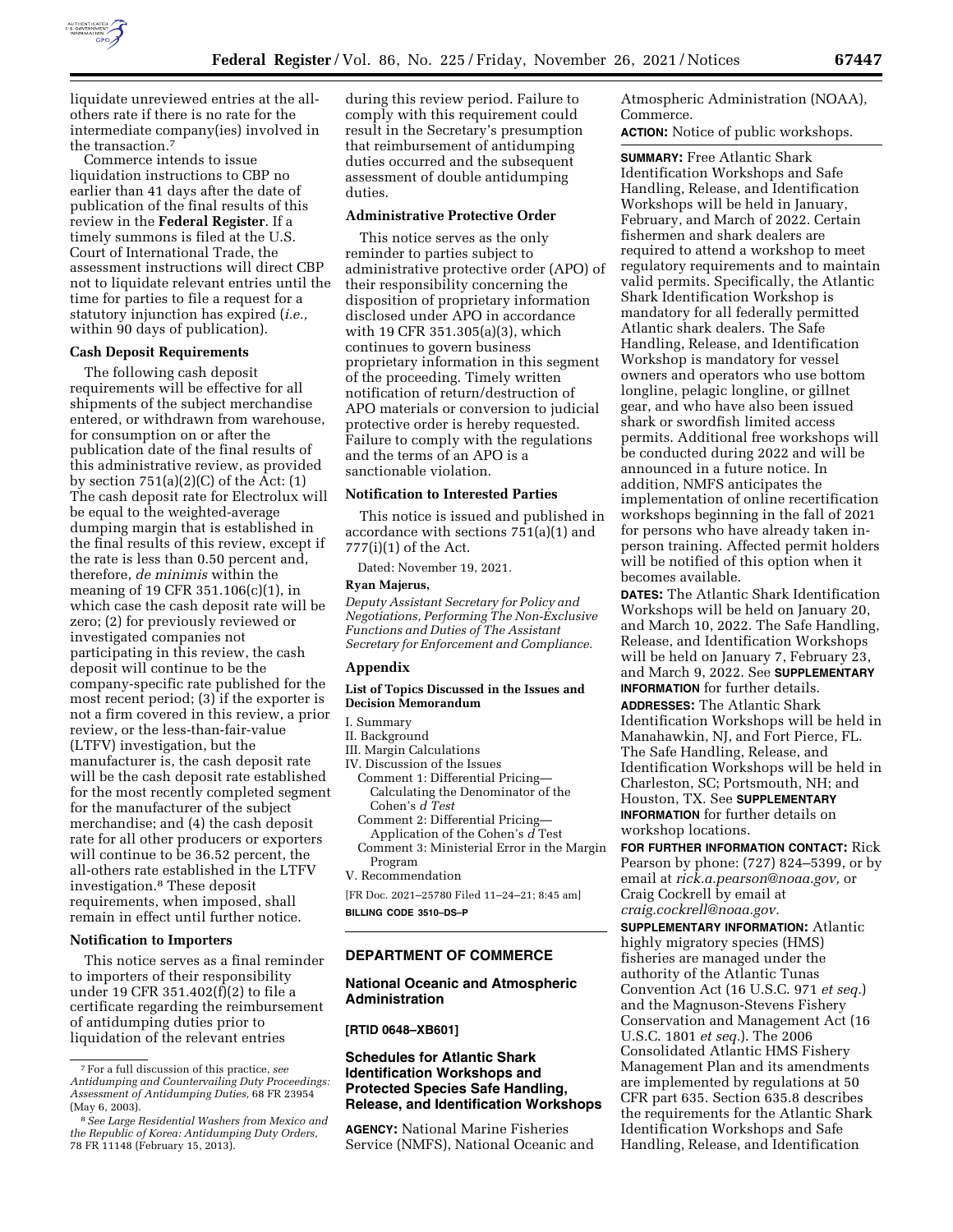Workshops. The workshop schedules, registration information, and a list of frequently asked questions regarding the Atlantic Shark Identification and Safe Handling, Release, and Identification workshops are posted online at: *[https://](https://www.fisheries.noaa.gov/atlantic-highly-migratory-species/atlantic-shark-identification-workshops) [www.fisheries.noaa.gov/atlantic-highly](https://www.fisheries.noaa.gov/atlantic-highly-migratory-species/atlantic-shark-identification-workshops)[migratory-species/atlantic-shark](https://www.fisheries.noaa.gov/atlantic-highly-migratory-species/atlantic-shark-identification-workshops)[identification-workshops](https://www.fisheries.noaa.gov/atlantic-highly-migratory-species/atlantic-shark-identification-workshops)* and *[https://](https://www.fisheries.noaa.gov/atlantic-highly-migratory-species/safe-handling-release-and-identification-workshops) www.fisheries.noaa.gov/atlantic-highly[migratory-species/safe-handling-release](https://www.fisheries.noaa.gov/atlantic-highly-migratory-species/safe-handling-release-and-identification-workshops)[and-identification-workshops.](https://www.fisheries.noaa.gov/atlantic-highly-migratory-species/safe-handling-release-and-identification-workshops)* 

# **Atlantic Shark Identification Workshops**

Since January 1, 2008, Atlantic shark dealers have been prohibited from receiving, purchasing, trading, or bartering for Atlantic sharks unless a valid Atlantic Shark Identification Workshop certificate is on the premises of each business listed under the shark dealer permit that first receives Atlantic sharks (71 FR 58057; October 2, 2006). Dealers who attend and successfully complete a workshop are issued a certificate for each place of business that is permitted to receive sharks. These certificate(s) are valid for 3 years. Thus, certificates that were initially issued in 2019 will expire in 2022. Approximately 189 free Atlantic Shark Identification Workshops have been conducted since October 2008.

Currently, permitted dealers may send a proxy to an Atlantic Shark Identification Workshop. However, if a dealer opts to send a proxy, the dealer must designate a proxy for each place of business covered by the dealer's permit that first receives Atlantic sharks. Only one certificate will be issued to each proxy. A proxy must be a person who is currently employed by a place of business covered by the dealer's permit; is a primary participant in the identification, weighing, and/or first receipt of fish as they are offloaded from a vessel; and who fills out dealer reports. Atlantic shark dealers are prohibited from renewing a Federal shark dealer permit unless a valid Atlantic Shark Identification Workshop certificate for each business location that first receives Atlantic sharks has been submitted with the permit renewal application. Additionally, a copy of a valid dealer or proxy Atlantic Shark Identification Workshop certificate must be in any trucks or other conveyances that are extensions of a dealer's place of business.

# *Workshop Dates, Times, and Locations*

1. January 20, 2022, 12 p.m.–4 p.m., Holiday Inn, 151 Route 72 East, Manahawkin, NJ 08050.

2. March 10, 2022, 12 p.m.–4 p.m., Hampton Inn, 1985 Reynolds Drive, Fort Pierce, FL 34945.

#### *Registration*

To register for a scheduled Atlantic Shark Identification Workshop, please contact Eric Sander at *[ericssharkguide@](mailto:ericssharkguide@yahoo.com) [yahoo.com](mailto:ericssharkguide@yahoo.com)* or at (386) 852–8588. Preregistration is highly recommended, but not required.

## *Registration Materials*

To ensure that workshop certificates are linked to the correct permits, participants will need to bring the following specific items to the workshop:

• Atlantic shark dealer permit holders must bring proof that the attendee is an owner or agent of the business (such as articles of incorporation), a copy of the applicable permit, and proof of identification.

• Atlantic shark dealer proxies must bring documentation from the permitted dealer acknowledging that the proxy is attending the workshop on behalf of the permitted Atlantic shark dealer for a specific business location, a copy of the appropriate valid permit, and proof of identification.

#### *Workshop Objectives*

The Atlantic Shark Identification Workshops are designed to reduce the number of unknown and improperly identified sharks reported in the dealer reporting form and increase the accuracy of species-specific dealerreported information. Reducing the number of unknown and improperly identified sharks will improve quota monitoring and the data used in stock assessments. These workshops will train shark dealer permit holders or their proxies to properly identify Atlantic shark carcasses.

# **Safe Handling, Release, and Identification Workshops**

Since January 1, 2007, shark limitedaccess and swordfish limited-access permit holders who fish with longline or gillnet gear have been required to submit a copy of their Safe Handling, Release, and Identification Workshop certificate in order to renew either permit (71 FR 58057; October 2, 2006). These certificate(s) are valid for 3 years. Certificates issued in 2019 will expire in 2022. As such, vessel owners who have not already attended a workshop and received a NMFS certificate, or vessel owners whose certificate(s) will expire prior to the next permit renewal, must attend a workshop to fish with, or renew, their swordfish and shark limited-access permits. Additionally,

new shark and swordfish limited-access permit applicants who intend to fish with longline or gillnet gear must attend a Safe Handling, Release, and Identification Workshop and submit a copy of their workshop certificate before either of the permits will be issued. Approximately 388 free Safe Handling, Release, and Identification Workshops have been conducted since 2006.

In addition to vessel owners, at least one operator on board vessels issued a limited-access swordfish or shark permit that uses longline or gillnet gear is required to attend a Safe Handling, Release, and Identification Workshop and receive a certificate. Vessels that have been issued a limited-access swordfish or shark permit and that use longline or gillnet gear may not fish unless both the vessel owner and operator have valid workshop certificates onboard at all times. Vessel operators who have not already attended a workshop and received a NMFS certificate, or vessel operators whose certificate(s) will expire prior to their next fishing trip, must attend a workshop to operate a vessel with swordfish and shark limited-access permits on which longline or gillnet gear is used.

#### *Workshop Dates, Times, and Locations*

1. January 7, 2022, 9 a.m.–5 p.m., Hampton Inn, 678 Citadel Haven Drive, Charleston, SC 29414.

2. February 23, 2022, 9 a.m.–5 p.m., Residence Inn, 100 Deer Street, Portsmouth, NH 03801.

3. March 9, 2022, 9 a.m.–5 p.m., Holiday Inn Express, 9300 South Main Street, Houston, TX 77025.

## *Registration*

To register for a scheduled Safe Handling, Release, and Identification Workshop, please contact Angler Conservation Education at (386) 682– 0158. Pre-registration is highly recommended, but not required.

#### *Registration Materials*

To ensure that workshop certificates are linked to the correct permits, participants will need to bring the following specific items with them to the workshop:

• Individual vessel owners must bring a copy of the appropriate swordfish and/or shark permit(s), a copy of the vessel registration or documentation, and proof of identification;

• Representatives of a businessowned or co-owned vessel must bring proof that the individual is an agent of the business (such as articles of incorporation), a copy of the applicable